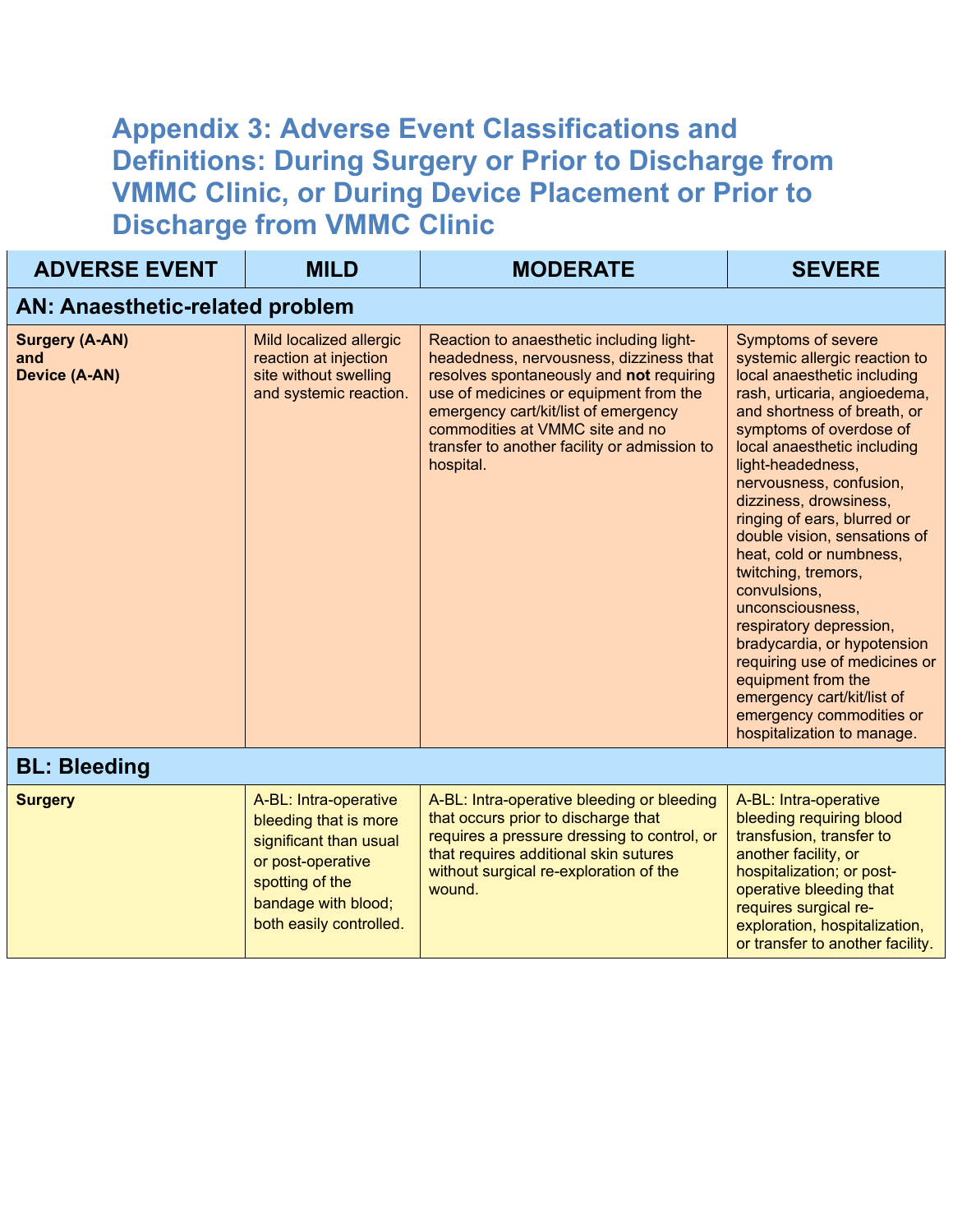| <b>ADVERSE EVENT</b> | <b>MILD</b>                                                                                                                                                                                                                                                                   | <b>MODERATE</b>                                                                                                                                                                                                                                                                                                                                                                                      | <b>SEVERE</b>                                                                                                                                                                                                                                                                                                                |  |  |
|----------------------|-------------------------------------------------------------------------------------------------------------------------------------------------------------------------------------------------------------------------------------------------------------------------------|------------------------------------------------------------------------------------------------------------------------------------------------------------------------------------------------------------------------------------------------------------------------------------------------------------------------------------------------------------------------------------------------------|------------------------------------------------------------------------------------------------------------------------------------------------------------------------------------------------------------------------------------------------------------------------------------------------------------------------------|--|--|
| <b>Device</b>        | A-BL: Bleeding during<br>placement that is<br>more significant than<br>usual or spotting of<br>the bandage or<br>clothing with blood<br>prior to clinic<br>discharge; both easily<br>controlled.                                                                              | A-BL: Bleeding during placement or prior<br>to discharge that requires a pressure<br>dressing to control without surgical re-<br>exploration of the wound or removal of<br>the device.                                                                                                                                                                                                               | A-BL: Bleeding during<br>placement that requires<br>blood transfusion, transfer to<br>another facility, or<br>hospitalization; or bleeding<br>prior to discharge that<br>requires surgical exploration,<br>removal of device,<br>placement of sutures,<br>hospitalization, or transfer to<br>another facility.               |  |  |
| <b>PA: Pain</b>      |                                                                                                                                                                                                                                                                               |                                                                                                                                                                                                                                                                                                                                                                                                      |                                                                                                                                                                                                                                                                                                                              |  |  |
| <b>Surgery</b>       | <b>A-PA: Client</b><br>expresses discomfort,<br>however is able to<br>remain still and<br>cooperate for the<br>procedure. No<br>additional local<br>anaesthetic is<br>required.                                                                                               | A-PA: Pain requiring additional local<br>anaesthesia.                                                                                                                                                                                                                                                                                                                                                | A-PA: Pain not responsive to<br>additional local anaesthesia.                                                                                                                                                                                                                                                                |  |  |
| <b>Device</b>        | A-PA: Client<br>expresses discomfort,<br>however is able to<br>remain still and<br>cooperate for the<br>procedure.                                                                                                                                                            | A-PA: Client expresses discomfort and is<br>not able to cooperate well with procedure.                                                                                                                                                                                                                                                                                                               | A-PA: Client rates pain as<br>very severe.                                                                                                                                                                                                                                                                                   |  |  |
|                      | SD: Scarring/disfigurement/poor cosmetic result; excess skin removal; injury to penis                                                                                                                                                                                         |                                                                                                                                                                                                                                                                                                                                                                                                      |                                                                                                                                                                                                                                                                                                                              |  |  |
| <b>Surgery</b>       | A-SD: Excess skin<br>removal-tightness of<br>skin discernible but<br>additional sutures or<br>mobilisation of skin<br>not needed for skin<br>closure.<br>A-SD: Injury to penis-<br>limited superficial<br>laceration or burn<br>injury not requiring<br>additional dressings. | A-SD: Excess skin removal-tightness of<br>the skin discernible and additional sutures<br>or skin mobilisation needed for wound<br>closure, but no other intervention needed.<br>A-SD: Injury to penis-abrasion or small<br>laceration of glans or shaft or small burn<br>injury requiring prolonged intra-operative<br>attention to treat or pressure dressing, but<br>surgical repair not required. | A-SD: Excess skin removal-<br>provider unable to close<br>wound; referral to another<br>facility required.<br>A-SD: Injury to penis-severe<br>laceration or severing of the<br>glans or shaft, damage to<br>the urethra that requires<br>additional surgery to repair<br>the injury, significant<br>diathermy burn injuries. |  |  |
| <b>Device</b>        | Excess skin removal-                                                                                                                                                                                                                                                          | Excess skin removal-NA                                                                                                                                                                                                                                                                                                                                                                               | Excess skin removal-NA                                                                                                                                                                                                                                                                                                       |  |  |
|                      | <b>NA</b><br>A-SD: Injury to penis-<br>limited superficial<br>injury not requiring<br>additional intervention.                                                                                                                                                                | A-SD: <i>Injury to penis</i> -abrasion or small<br>laceration of the glans or shaft requiring<br>pressure dressing, but surgical repair is<br>not required.                                                                                                                                                                                                                                          | A-SD: <i>Injury to penis</i> -injury<br>that requires surgical<br>intervention to stop bleeding<br>or repair.                                                                                                                                                                                                                |  |  |